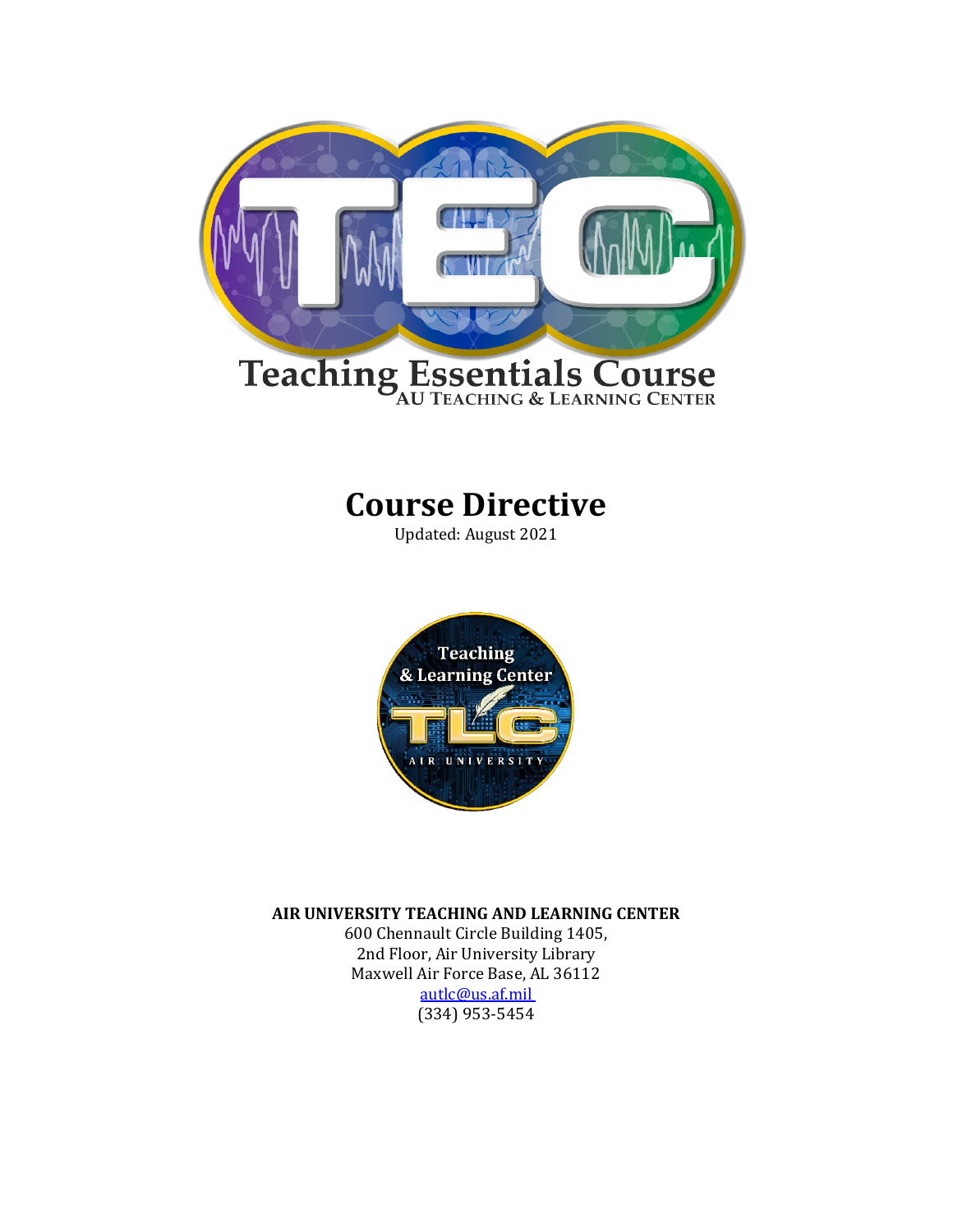# **Table of Contents**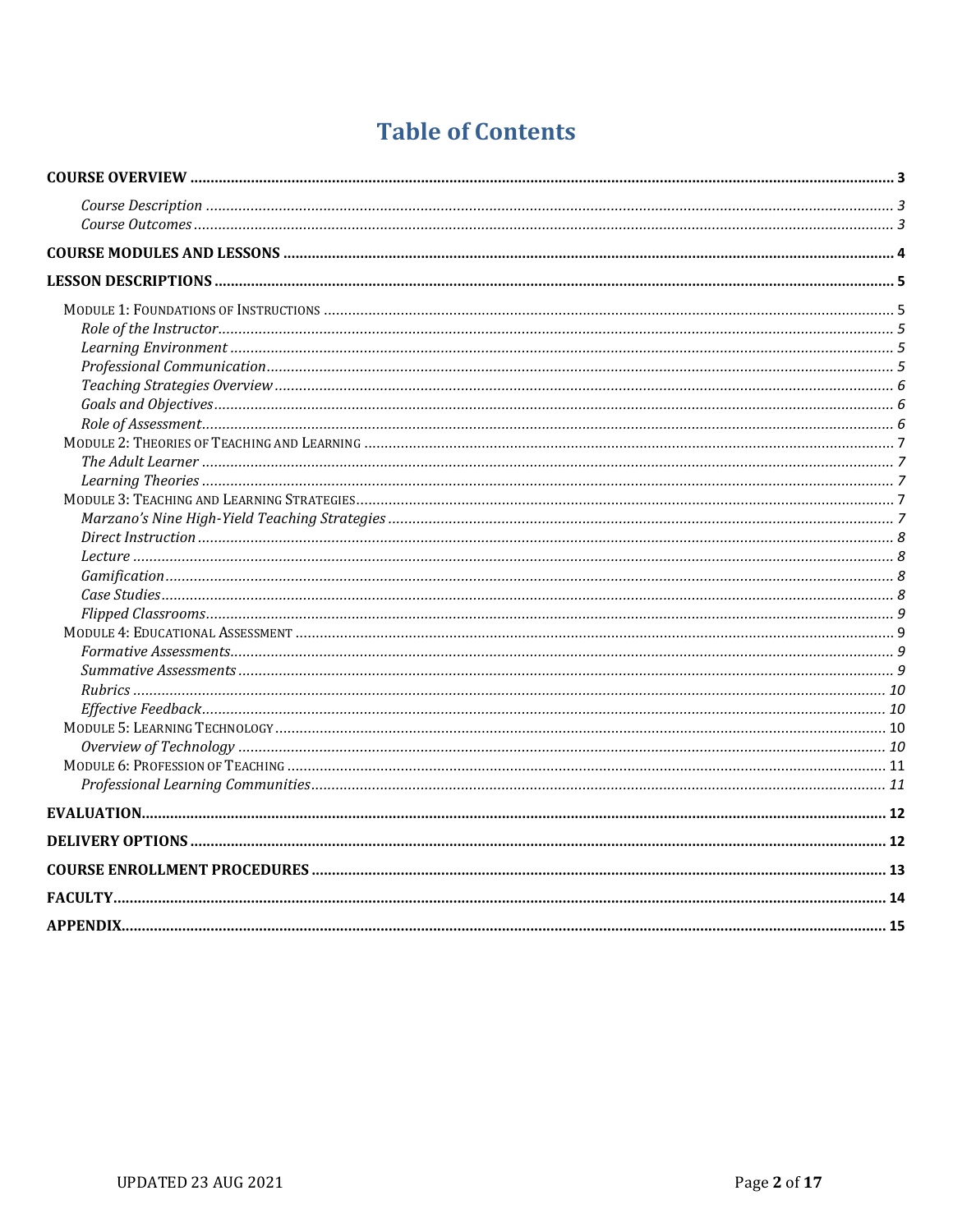# **COURSE OVERVIEW**

## **Course Description**

<span id="page-2-1"></span><span id="page-2-0"></span>As a core program of the Air University Teaching and Learning Center, the Teaching Essentials Course (TEC) prepares and supports instructors to effectively teach and promote learning. The TEC provides instructors with a foundation of knowledge, theories, skills, and methods required of all instructors regardless of what they teach. The course equips participants with evidence- based practices for planning, executing, and evaluating learning events, emphasizing practical application. The TEC encourages student-centered learning by promoting flexible instruction to serve the diverse community of adult learners.

The TEC's design offers various delivery options, including hybrid (face-to- face/online), synchronous and asynchronous lessons. TEC content is made available for use by any Air University school or program and may be adapted to meet faculty needs.

This course is designed for newly assigned and beginning instructors. Established, longstanding instructors and faculty are also welcomed to attend since the curriculum and experience emphasizes current teaching techniques and promotes professional learning communities with instructors across the campus.

#### **Course Outcomes**

<span id="page-2-2"></span>The following course outcomes are supported by the TEC lessons. Upon completion of the full course, participants will be able to:

#### **1. Teach**

**Perform as an effective instructor** capable of operating successfully in a teacher or student- centered learning environment with key communication skills and the ability to apply basic learning theories.

#### **2. Create Instruction**

**Design and implement instructional materials** using proven learning theories and models that leverage appropriate teaching strategies, promote learner engagement and effectively advance learning goals.

#### **3. Assess Learning**

**Design, validate, and implement assessment strategies** to measure learning and provide feedback to guide learners, inform methods, and improve teaching.

#### **4. Professional Development**

**Demonstrate scholarship and continuous professional development** in academic areas such as teaching, research, collaboration, mentoring, presentations, and scholarly publications.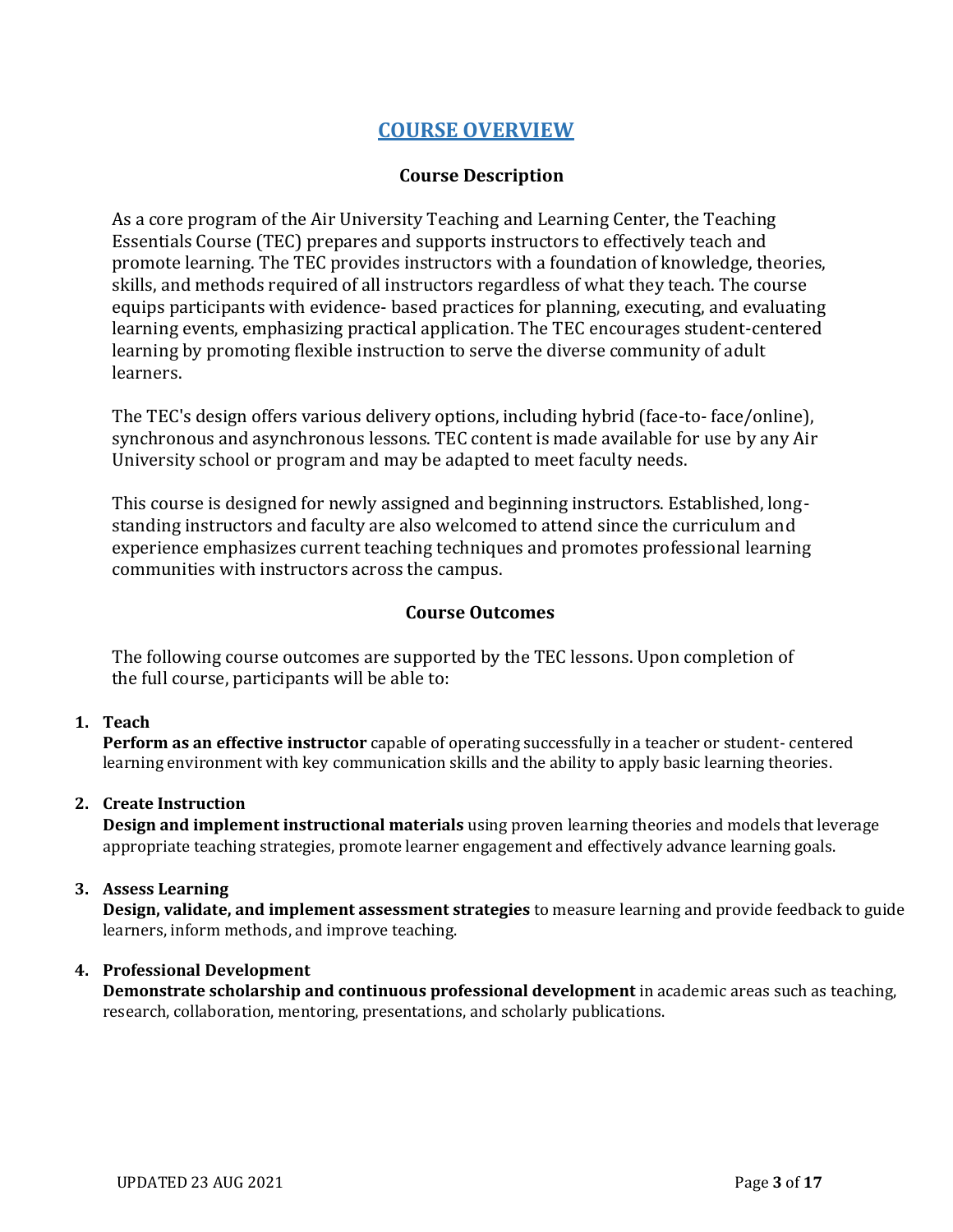# **COURSE MODULES AND LESSONS**

<span id="page-3-0"></span>

| <b>Module 1:</b>                                                                                                                                                                             | <b>Module 2:</b>                                    | <b>Module 3:</b>                                                                                                                                                                  |
|----------------------------------------------------------------------------------------------------------------------------------------------------------------------------------------------|-----------------------------------------------------|-----------------------------------------------------------------------------------------------------------------------------------------------------------------------------------|
| <b>Foundations of</b>                                                                                                                                                                        | Theories of Teaching and                            | <b>Teaching and Learning</b>                                                                                                                                                      |
| Instruction                                                                                                                                                                                  | Learning                                            | <b>Strategies</b>                                                                                                                                                                 |
| 1. Role of the Instructor<br>Learning Environment<br>2.<br><b>Professional Communication</b><br>3.<br>4. Teaching Strategies Overview<br>Goals and Objectives<br>5.<br>6. Role of Assessment | The Adult Learner<br><b>Learning Theories</b><br>2. | 1. Marzano's Nine High-<br><b>Yield Teaching Strategies</b><br>2. Direct Instruction<br>3.<br>Lecture<br>Gamification<br>4.<br>5. Case Studies<br><b>Flipped Classrooms</b><br>6. |

| <b>Module 4:</b>                                                                                       | <b>Module 5:</b>           | Module 6:                               |
|--------------------------------------------------------------------------------------------------------|----------------------------|-----------------------------------------|
| <b>Educational Assessment</b>                                                                          | <b>Learning Technology</b> | The Profession of Teaching              |
| 1. Formative Assessments<br><b>Summative Assessments</b><br>Rubrics<br><b>Effective Feedback</b><br>4. | 1. Overview of Technology  | 1. Professional Learning<br>Communities |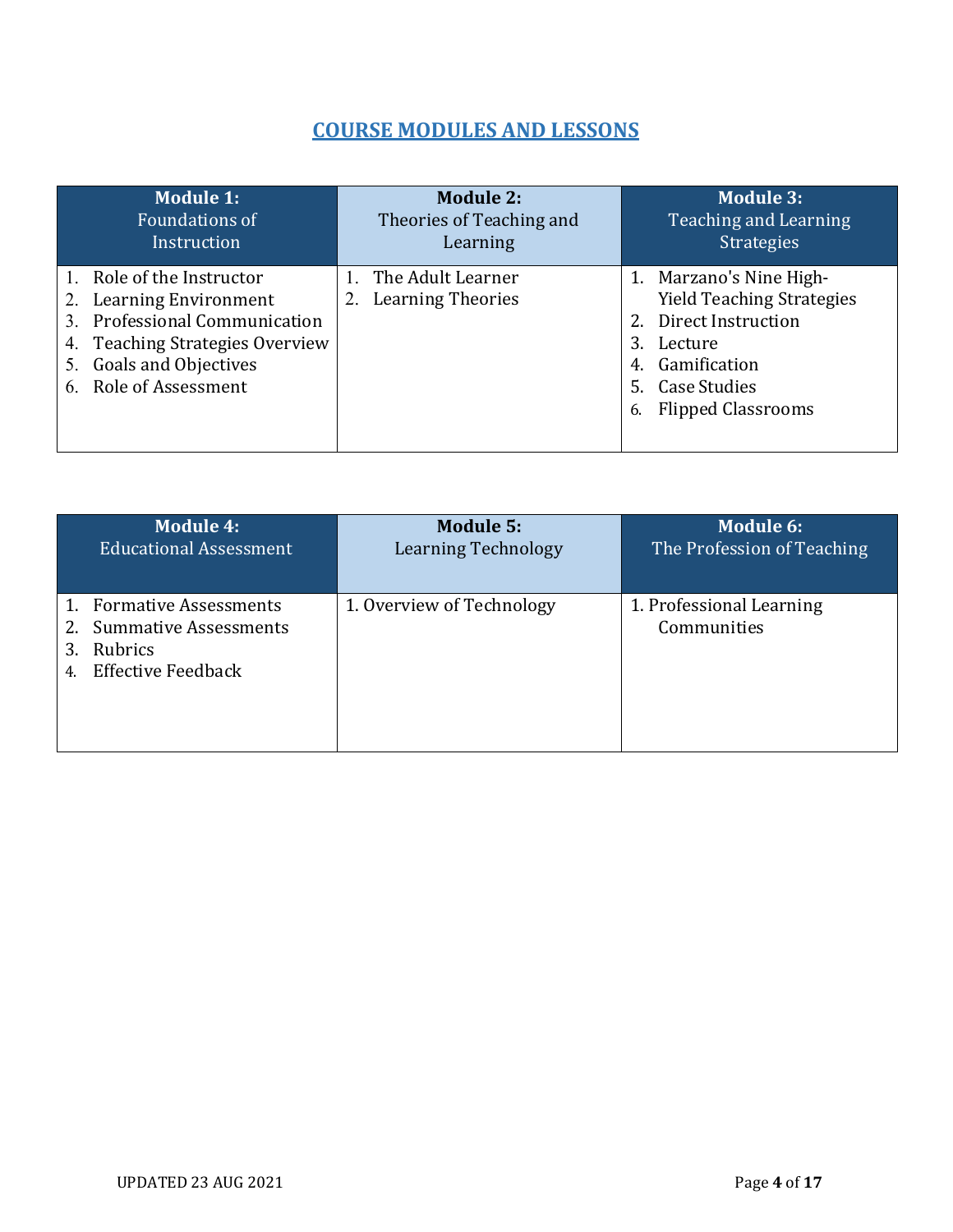# **Module 1: Foundations of Instructions**

## <span id="page-4-2"></span><span id="page-4-1"></span><span id="page-4-0"></span>**Role of the Instructor**

## **Primary Facilitator:** Dr. Ruth Busby, email: [ruth.busby.ctr@au.af.edu](mailto:ruth.busby.ctr@au.af.edu)

**Description:** This lesson provides an overview of roles, responsibilities, and expectations of an instructor in 21st century classrooms. Characteristics of effective instructors and ways in which instructors impact the lives of students will be explored. Lesson Objectives:

- (Analyzing) Compare and contrast teaching and learning.
- (Analyzing) Classify teaching as an art, science, or both.
- (Remembering) Define the various roles of an instructor.
- (Applying) Identify characteristics of effective instructors.
- (Evaluating) Explain the impact of teachers on the lives of students.

## <span id="page-4-3"></span>**Learning Environment**

## **Primary Facilitator:** Dr. Ruth Busby, email: [ruth.busby.ctr@au.af.edu](mailto:ruth.busby.ctr@au.af.edu)

**Description:** The Learning Environment lesson begins with a discussion of a successful learning environment and the importance of creating a learning environment that engages the learner and promotes academic achievement. Next, commonly cited elements of successful learning environments are discussed to lead to an understanding of what strategies contribute to a productive learning environment for students. The lesson concludes with a discussion of current research on creating a successful learning environment.

Lesson Objectives:

- (Understanding) Define the meaning of a successful learning environment.
- (Remembering) Describe strategies to develop a successful learning environment.

## <span id="page-4-4"></span>**Professional Communication**

# **Primary Facilitator:** Dr. Kelly Glasscock, email: [kelly.glasscock.ctr@au.af.edu](mailto:kelly.glasscock.ctr@au.af.edu)

**Description:** The lesson focuses on defining and describing verbal, non-verbal, written, and visual communication components, while also identifying practices for an instructor to use in the classroom. Learners evaluate their own verbal and non-verbal communication habits, and then reflect on how these practices affect their teaching and ability to connect with students.

- (Understanding) Identify the various types of components used within instructor communication.
- (Understanding) Identify important verbal and nonverbal skills for instructors touse when teaching and talking with students.
- (Understanding) Identify important writing skills for instructors to use when communicating with students in written form.
- (Understanding) Identify important visual skills for instructors to use when sharing information with students.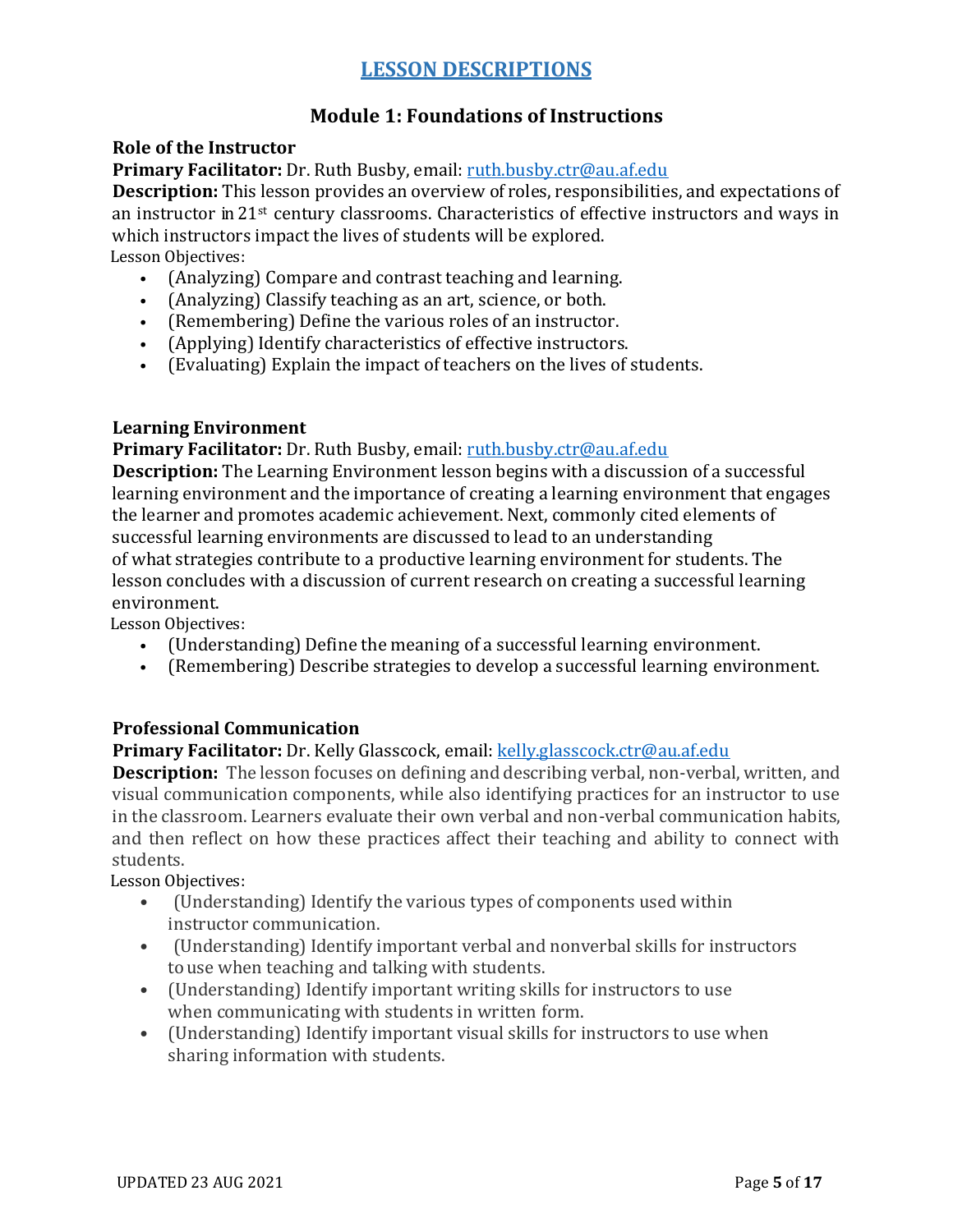## <span id="page-5-0"></span>**Teaching Strategies Overview**

**Primary Facilitator:** Dr. Ruth Busby, email: [ruth.busby.ctr@au.af.edu](mailto:ruth.busby.ctr@au.af.edu)

**Description:** This lesson provides an overview of teaching strategies. Students will have opportunities to select appropriate teaching strategies for specific purposes to broaden their repertoire and application in the classroom.

Lesson Objectives:

- (Applying) Identify factors to consider in selecting teaching strategies.
- (Evaluating) Select various teaching strategies that align with lesson objectives and assessments.

## <span id="page-5-1"></span>**Goals and Objectives**

**Primary Facilitator:** Dr. Susan Slear, email: [susan.slear.ctr@au.af.edu](mailto:susan.slear.ctr@au.af.edu)

**Description:** Instructional success starts with solid goals and objectives. This lesson discusses the generation of course goals and objectives specifically. The learner will be introduced to the relationship between instructional goals, generalized statements, and objectives. The learner will be able to differentiate goals from objectives and identify lesson objectives that clearly state learning intentions.  Lesson Objectives:

- (Understanding) When provided examples, differentiate lesson goals from lesson objectives.
- (Applying) Given examples of lesson objectives, select the elements of a well written objective.
- (Creating) Create objectives that best describe a student's intended performance clearly enough to avoid misinterpretation.

## <span id="page-5-2"></span>**Role of Assessment**

## **Primary Facilitator:** Dr. Susan Slear, email: [susan.slear.ctr@au.af.edu](mailto:susan.slear.ctr@au.af.edu)

**Description:** This lesson provides an overview of assessments including two main types, purposes of each, and criteria to determine the effectiveness of assessments used in the classroom to enhance teaching and learning. Activities include selecting appropriate assessment strategies for various lesson objectives and using assessment data to make educational decisions.

- (Remembering) Define the different types of assessments.
- (Understanding) Explain the purpose of assessment in education at the individual and program/course levels.
- (Understanding) Explain criteria used to determine effectiveness of assessment.
- (Analyzing) Select an assessment strategy that aligns with lesson objective and instructional strategy.
- (Analyzing) Recommend how to use assessment data to make educational decisions.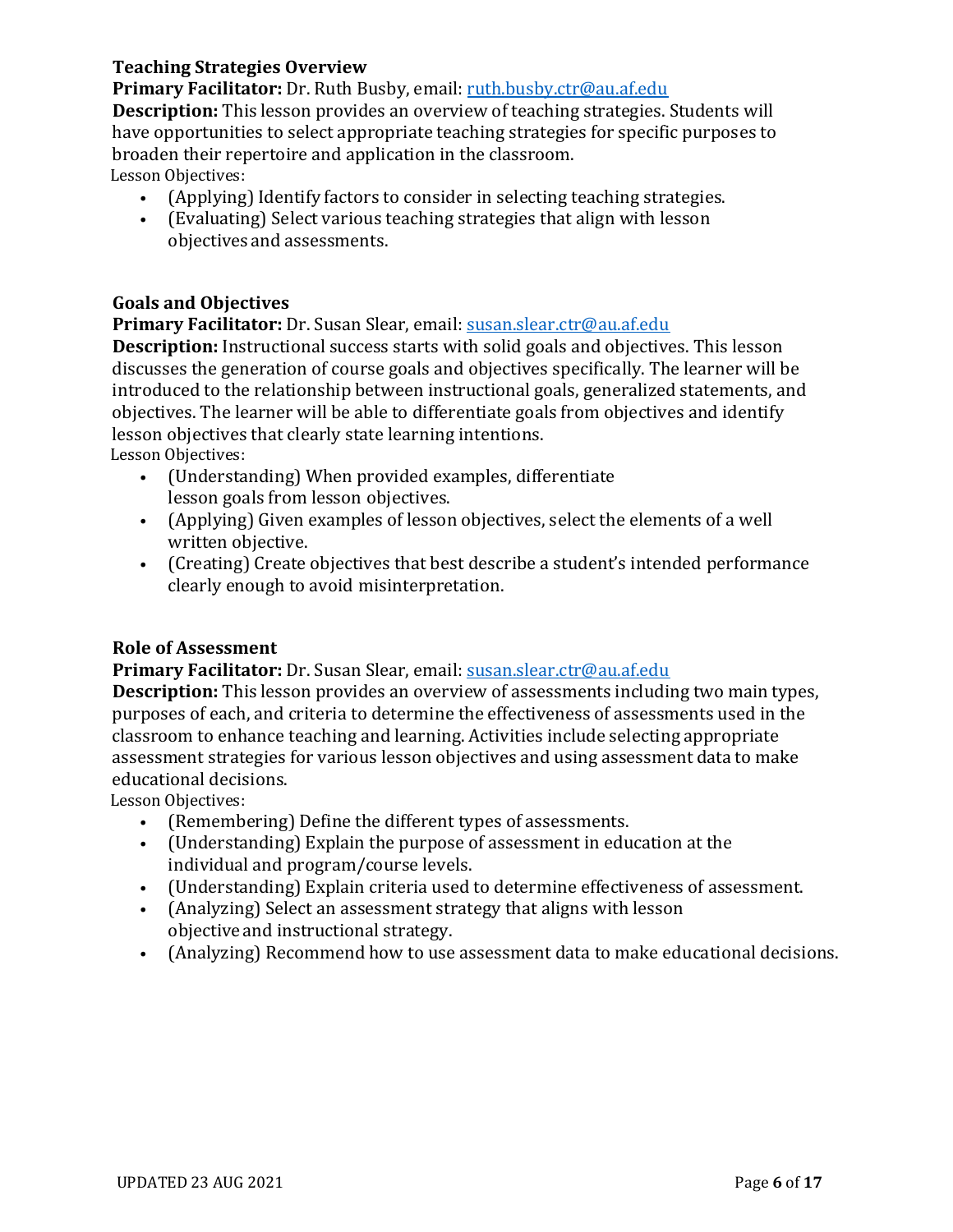# **Module 2: Theories of Teaching and Learning**

## <span id="page-6-1"></span><span id="page-6-0"></span>**The Adult Learner**

Primary Facilitator: Dr. Ruth Busby, email: [ruth.busby.ctr@au.af.edu](mailto:ruth.busby.ctr@au.af.edu)

**Description:** This lesson provides an overview of two prominent adult learning theories: andragogy and transformative learning. Characteristics of adult learners as well as theory-to-practice implications for classroom instruction will be explored. Lesson Objectives:

- (Applying) Identify characteristics of adult learners.
- (Creating) Discuss core concepts of the adult learning theories of andragogy and transformative learning.
- (Applying) Select strategies and techniques for teaching that integrate adult learning theories.

## <span id="page-6-2"></span>**Learning Theories**

**Primary Facilitator:** Dr. Ruth Busby, email: [ruth.busby.ctr@au.af.edu](mailto:ruth.busby.ctr@au.af.edu) **Description:** The Learning Theory lesson is an introduction to various theories and their contributions to support adult learning. An overview discusses the

substantial contributions of different theorists. The class requires students to think about the definition of learning and how adult learners attach emotions to learning. A short discussion of Empiricism and Rationalism leads to the introduction of three primary theories: Behaviorism, Cognitivism, and Constructivism. The class ends with applying the theories to teaching and/or instructional design.

Lesson Objectives:

- (Knowing) Identify several educational theorists.
- (Understanding) Describe the contributions of various educational theories.
- (Applying) When given a scenario, select the appropriate learning theory based on learner needs.

# **Module 3: Teaching and Learning Strategies**

## <span id="page-6-4"></span><span id="page-6-3"></span>**Marzano's Nine High-Yield Teaching Strategies**

**Primary Facilitator:** Dr. Ruth Busby, email: [ruth.busby.ctr@au.af.edu](mailto:ruth.busby.ctr@au.af.edu)

**Description:** This lesson provides an overview of Marzano's nine high-

yield teaching strategies supported by his meta-analysis studies. Students will identify these strategies.

Discussion and practice exercises will provide methods for direct application in the classroom. Lesson Objectives:

- (Applying) Identify Marzano's nine teaching strategies that have a high probabilityof enhancing student achievement.
- (Creating) Discuss specific applications of Marzano's nine teaching strategies.
- (Applying) Select high-yield strategies for teaching in given scenarios.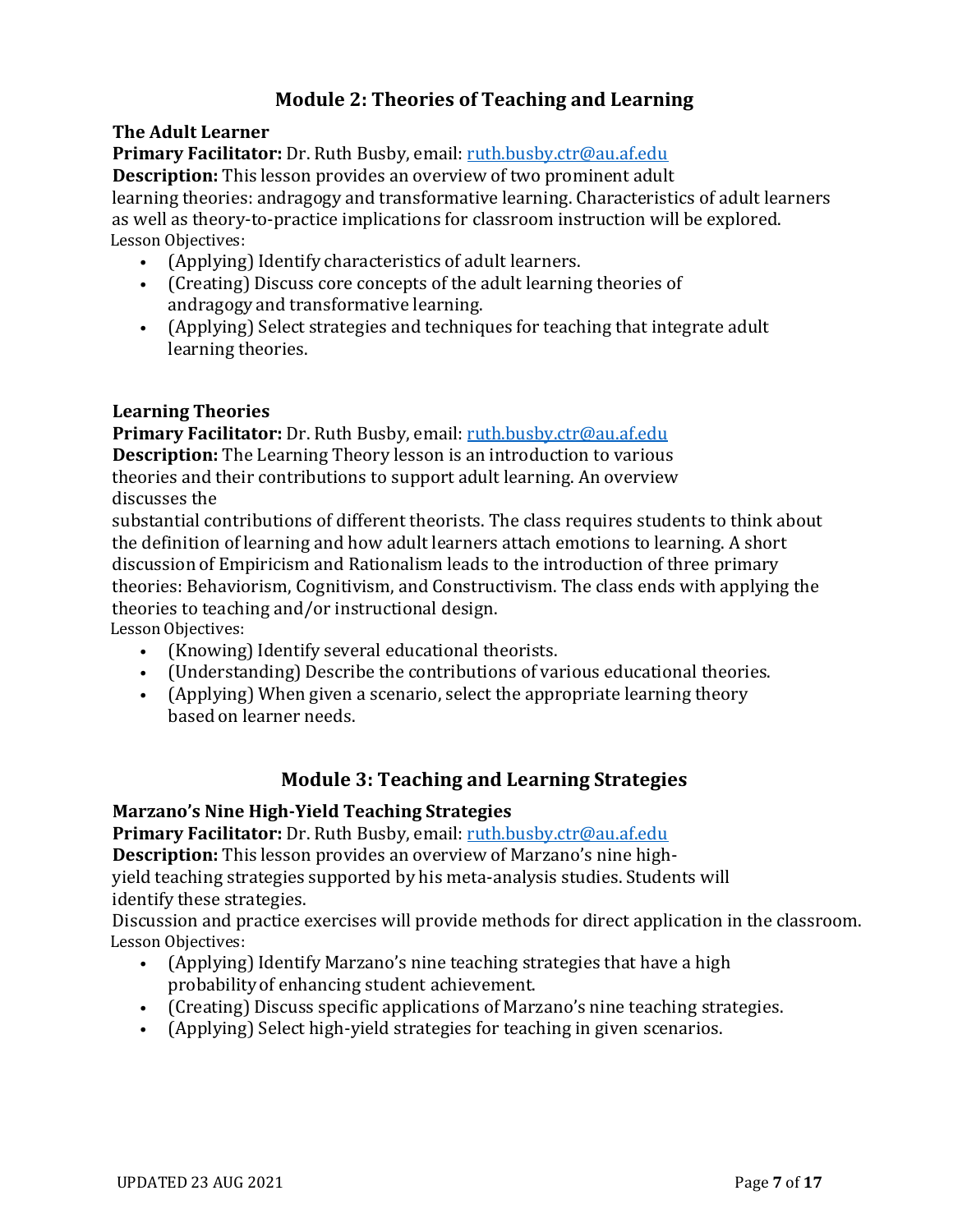# <span id="page-7-0"></span>**Direct Instruction**

**Primary Facilitator:** Dr. Kelly Glasscock, email: [kelly.glasscock.ctr@au.af.edu](mailto:kelly.glasscock.ctr@au.af.edu)

**Description:** The lesson provides a general understanding of using direct instruction in your classroom as an effective teaching strategy to enhance student learning and engagement. A review of the key steps an instructor should follow when teaching the lesson is provided along with a breakdown of using demonstration and modeling in your lessons.

Lesson Objectives:

- (Remembering) Define direct instruction.
- (Remembering) Associate steps of implementing direct instruction to course material.
- (Analyzing) Break down a teachable skill into a step-by-step demonstration or model.

# <span id="page-7-1"></span>**Lecture**

**Primary Facilitator:** Dr. Kelly Glasscock, email: [kelly.glasscock.ctr@au.af.edu](mailto:kelly.glasscock.ctr@au.af.edu) **Description:** This lesson will use cooperative learning and active learning during an informal lecture to demonstrate how to lead a classroom lecture, when to use it, and how it will improve student learning.

Lesson Objectives:

- (Understanding) Describe the usefulness and appropriateness of teaching through lectures.
- (Understanding) Describe the guidelines for a using a lecture in the classroom.

# <span id="page-7-2"></span>**Gamification**

## **Primary Facilitator:** Dr. Kelly Glasscock, email: [kelly.glasscock.ctr@au.af.edu](mailto:kelly.glasscock.ctr@au.af.edu)

**Description:** The lesson reviews the definition and types of gamification an instructor can incorporate into their classroom to increase student engagement. An overview of simple gamification examples, like Jeopardy, encourages instructors to start small. The lesson ends with a review of more complex gamification, like virtual reality, which allows instructors to immerse students into the learning experience. Lesson Objectives:

- (Remembering) Define gamification.
- (Understanding) Associate examples of gamification with topics within their lessons
- (Applying) Identify the "rules" of gamification within various types of games.

# <span id="page-7-3"></span>**Case Studies**

**Primary Facilitator:** Dr. Kelly Glasscock, email: [kelly.glasscock.ctr@au.af.edu](mailto:kelly.glasscock.ctr@au.af.edu)

**Description:** The case method is a participatory, discussion-based way of learning where students gain skills in critical thinking, communication, and group dynamics. It is an advanced active learning method to increase student engagement and retention. Lesson Objectives:

- (Remembering) Define the case study method of teaching.
- (Analyze) Distinguish how and when to use the case study method in a lesson.
- (Understanding) Demonstrate how to effectively apply decision-making methods when using a case study in the classroom.
- (Understanding) Know how to present the findings in a group setting.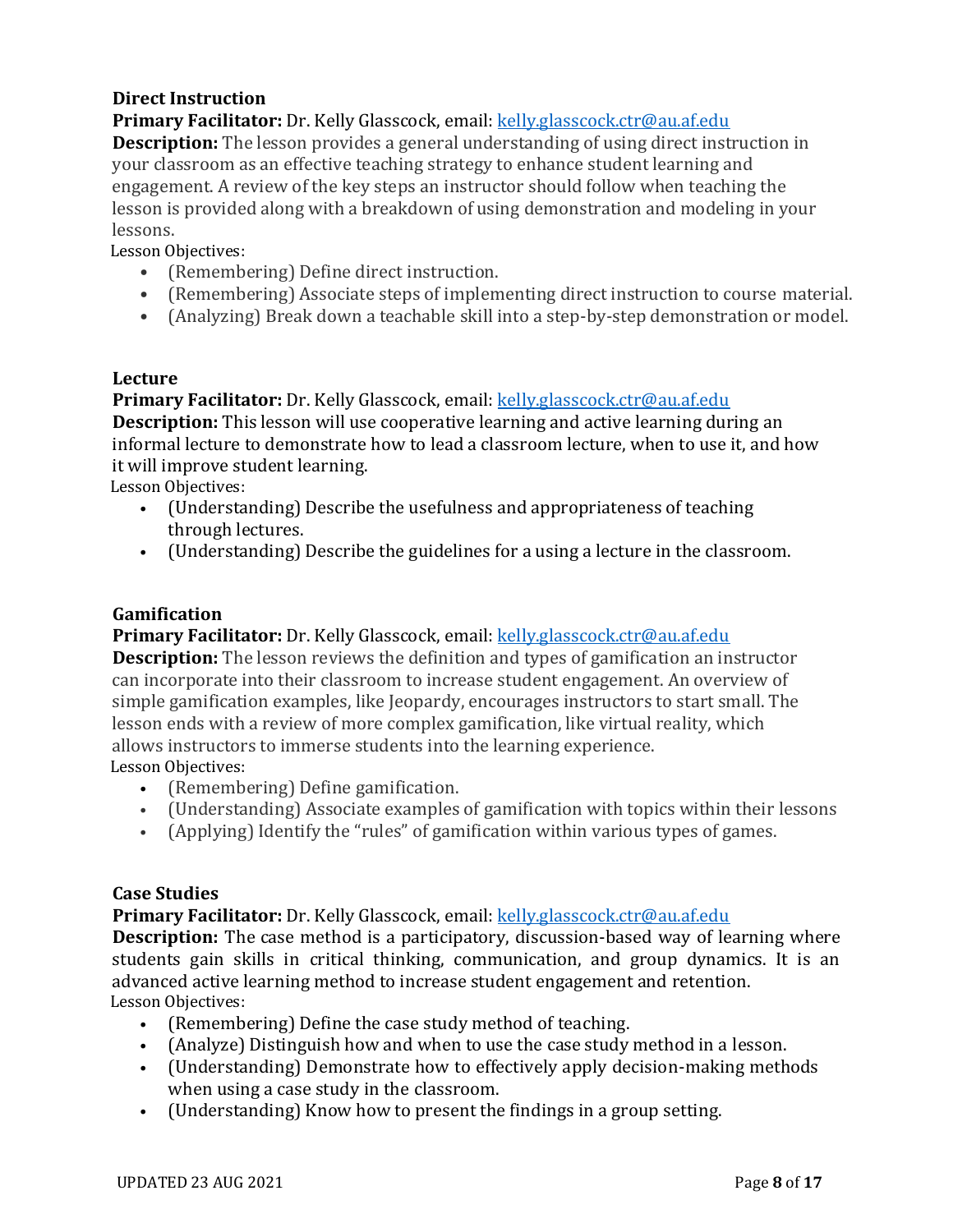# <span id="page-8-0"></span>**Flipped Classrooms**

**Primary Facilitator:** Dr. Susan Slear, email: [susan.slear.ctr@au.af.edu](mailto:susan.slear.ctr@au.af.edu)

**Description:** This lesson presents an overview of the flipped classroom learning environment and how it can be used to teach and reinforce material, help students attain course objectives, and free up lecture time. After students have a basic understanding of the flipped classroom approach, the lesson will explore different examples and how to incorporate them into a class. Lesson Objectives:

- (Understanding) Describe the concept of a flipped lesson.
- (Understanding) Explain how to use common activities in a flipped lesson.
- (Understanding) Explain when to use a flipped lesson.
- (Applying) Identify the goals of a flipped lesson.

# **Module 4: Educational Assessment**

## <span id="page-8-2"></span><span id="page-8-1"></span>**Formative Assessments**

#### **Primary Facilitator:** Dr. Susan Slear, email: [susan.slear.ctr@au.af.edu](mailto:susan.slear.ctr@au.af.edu)

**Description:** This lesson will highlight the purpose of formative assessments and discuss various formative assessment strategies and how they are used throughout the teaching and learning process. Students will explore how to select formative assessment strategies. Lesson Objectives:

- (Remembering) Explain the purpose of formative assessments.
- (Understanding) List the different types of formative assessments.
- (Understanding) Explain how formative assessments are used throughout the teaching and learning process.
- (Understanding) Select at least two formative assessment strategies to implement within a lesson.

## <span id="page-8-3"></span>**Summative Assessments**

## **Primary Facilitator:** Dr. Susan Slear, email: [susan.slear.ctr@au.af.edu](mailto:susan.slear.ctr@au.af.edu)

**Description:** This lesson highlights the purpose of summative assessments and identifies various types. Students will discuss advantages and disadvantages of different summative assessment strategies. Finally, students will justify the use of summative assessment strategies for different lessons.

- (Remembering) Explain the purpose of summative assessments.
- (Understanding) List different types of summative assessment strategies.
- (Understanding) Describe the advantages and disadvantages of different summative assessments.
- (Analyzing) Justify the use of a summative assessment strategy used in a lesson.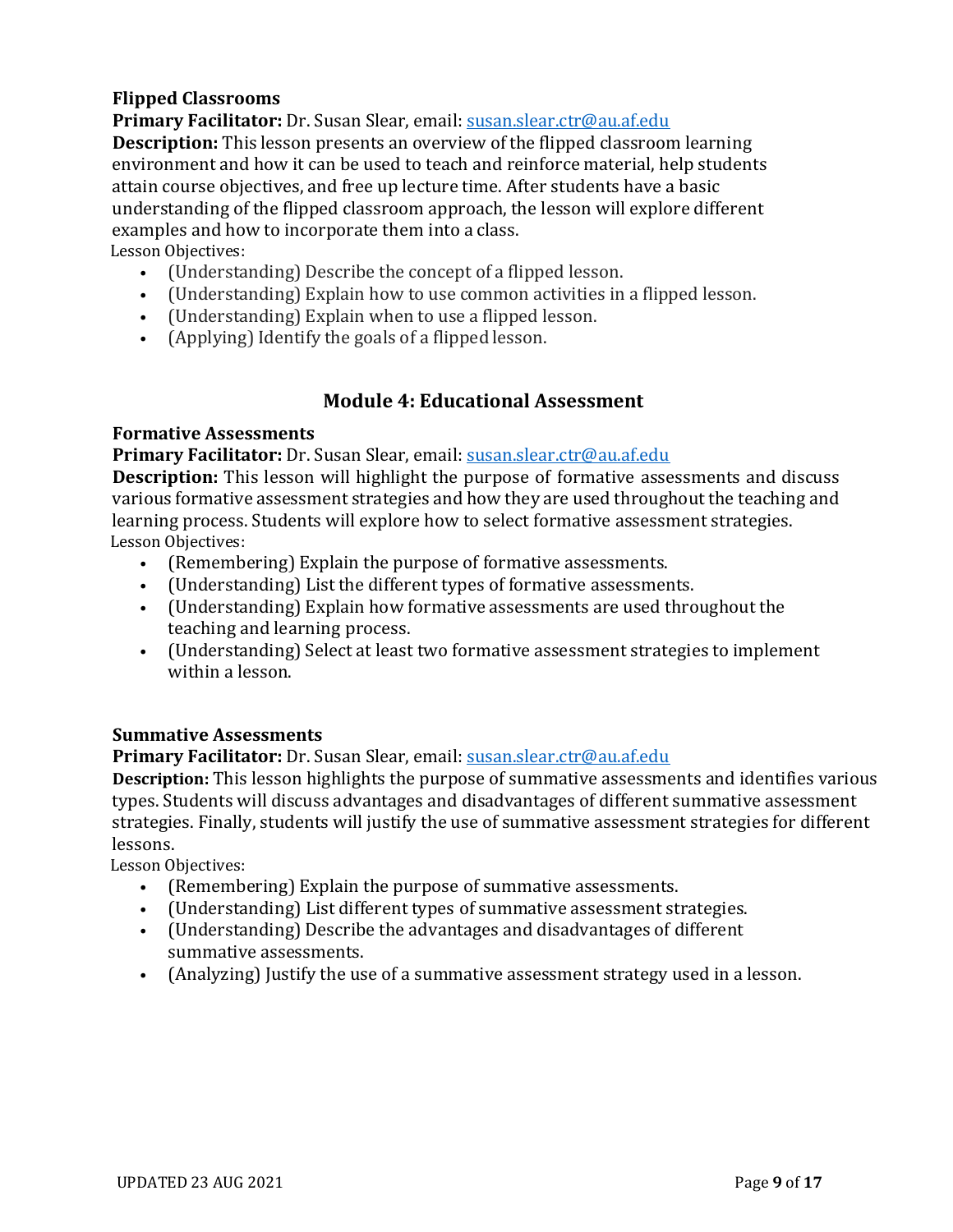# <span id="page-9-0"></span>**Rubrics**

**Primary Facilitator:** Dr. Susan Slear, email: [susan.slear.ctr@au.af.edu](mailto:susan.slear.ctr@au.af.edu)

**Description:** This lesson presents an overview of how rubrics can be used to measure student learning.  The parts of a rubric will be discussed, including development and calibration. 

Lesson Objectives:

- (Remembering) Define a rubric and its use.
- (Analyzing) Distinguish how and when to use a rubric.
- (Understanding) Demonstrate how to effectively use rubrics as an assessment tool to grade an assignment.

## <span id="page-9-1"></span>**Effective Feedback**

**Primary Facilitator:** Dr. Susan Slear, email: [susan.slear.ctr@au.af.edu](mailto:susan.slear.ctr@au.af.edu)

**Description:** This lesson focuses on elements of effective feedback and explains how effective feedback supports the teaching and learning process. Students will identify and discuss examples of written and oral feedback to improve performance in future lessons and assignments. Finally, students will have an opportunity to provide effective feedback using samples of student work.

Lesson Objectives:

- (Remembering) Recall characteristics of effective feedback.
- (Understanding) Explain how effective feedback supports the teaching and learning process.
- (Applying) Identify examples of written and oral feedback that could be used for future lessons and assignments.
- (Creating) Provide effective feedback using samples of student work.

# **Module 5: Learning Technology**

## <span id="page-9-3"></span><span id="page-9-2"></span>**Overview of Technology**

**Primary Facilitator:** Dr. Kelly Glasscock, email: [kelly.glasscock.ctr@au.af.edu](mailto:kelly.glasscock.ctr@au.af.edu)

**Description:** This lesson will explore how technology in the classroom can enhance the learning experience, both in person and remotely.  First, we will define digital learning and technology. Next, we will look at how technology can be utilized in the classroom both online and face-to- face.  Finally, we will identify some of the advantages and disadvantages of using technology in the classroom. 

- (Understanding) Define digital learning and discuss how technology can be used in your course.
- (Understanding) Discuss advantages/disadvantages of using technology in both face to face and online/hybrid classroom settings.
- (Analyzing) Distinguish how and when to use technology in your course.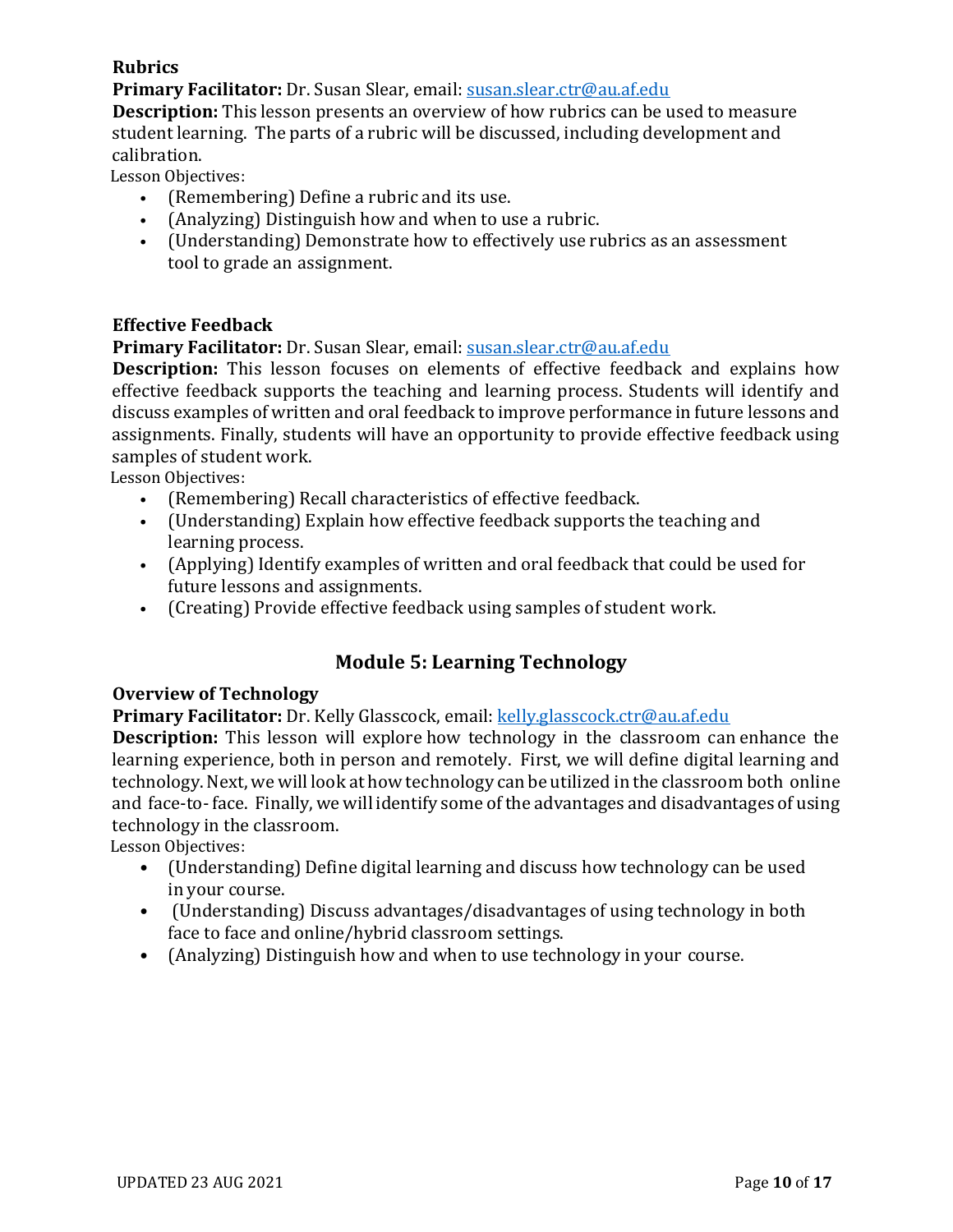# **Module 6: Profession of Teaching**

## <span id="page-10-1"></span><span id="page-10-0"></span>**Professional Learning Communities**

**Primary Facilitator:** Dr. Ruth Busby, email: [ruth.busby.ctr@au.af.edu](mailto:ruth.busby.ctr@au.af.edu)

**Description:** This lesson will provide participants with an overview of the purpose of professional learning communities (PLC) for continuous growth as an educator. Strategies for effective mentoring and networking within a PLC will be examined. Participants will engage in activities that enhance self-efficacy including participation in a group mentoring session with AU leaders. *NOTE: The group mentoring session can be customized to meet needs of participants.*

- (Analyzing) Participate in a community of practice.
- (Applying) Identify strategies for effective mentoring and networking.
- (Creating) Discuss ways a community of practice supports the professional development of instructors.
- (Analyzing) Analyze the impact of relationships at each stage of the mentoring process.
- (Analyzing) Assume the role of a mentee in a group mentoring session with AF Leaders.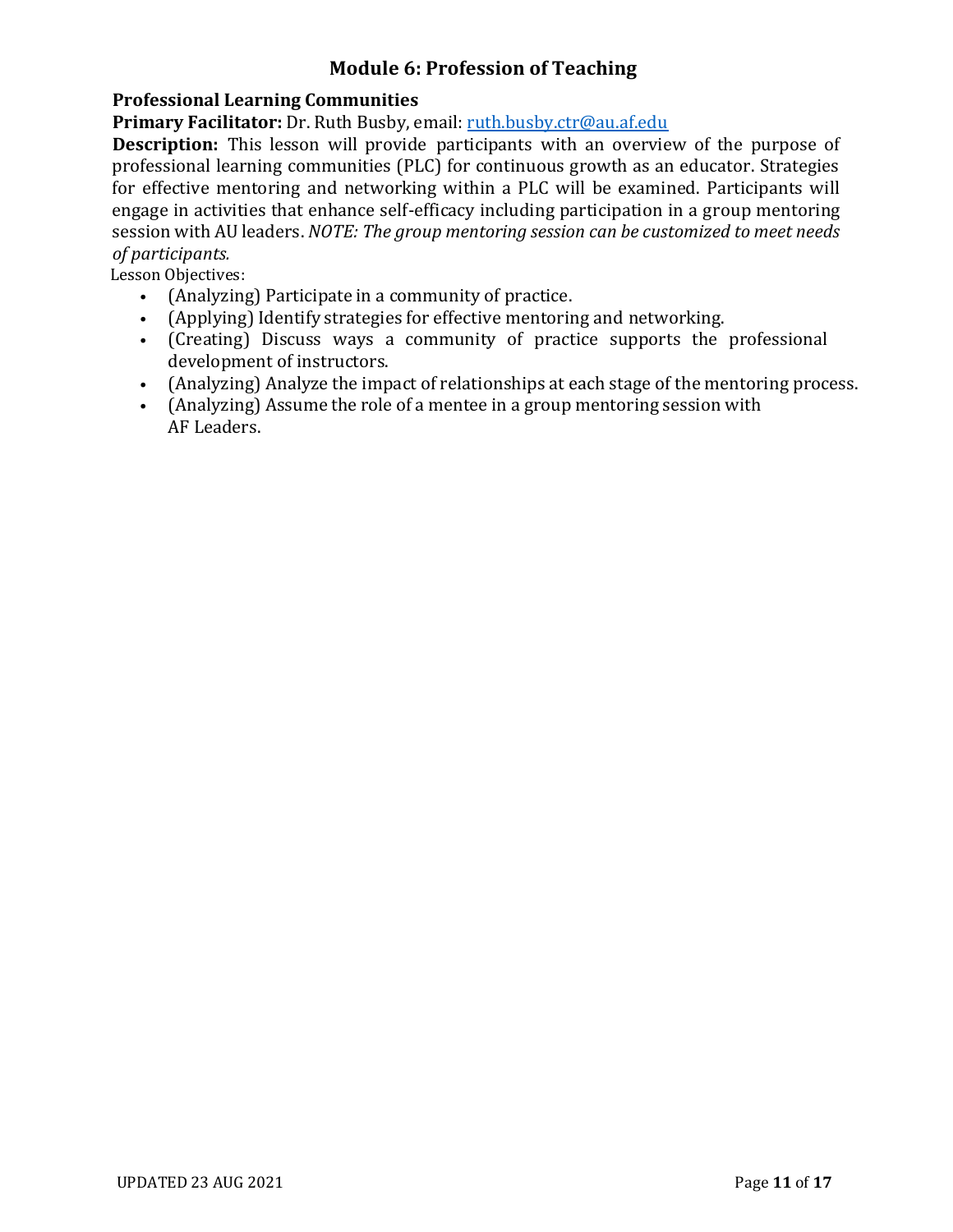# **EVALUATION**

<span id="page-11-0"></span>Students are assessed using criteria based on alignment with lesson objectives. Pre- and post- assessments are administered with questions designed to measure the knowledge gained from active participation. The pre-assessment serves as a baseline for students' starting content knowledge. The same questions will be administered at the end as evidence of knowledge gained. Submission of the post-assessment serves as documentation to receive credit.

Earning a Certification of Completion requires participation in the full course.

# **DELIVERY OPTIONS**

<span id="page-11-1"></span>The TEC curriculum introduces instructors and faculty to "teaching as a profession." The course is designed to emphasize the student-centered learning environment regardless of whether it is offered as traditional face-to-face lessons or self-paced lessons online. Students will have the opportunity to engage in small and large group discussions and collegial inquiry and to reflect on their professional growth. Students are expected to actively participate by asking questions, contributing to discussions, and engaging in learning activities. The following delivery methods are offered to provide scheduling flexibility and meet organizational needs. Advanced registration is required.

- **Hybrid.** The multi-day hybrid course includes lessons with synchronous sessions in the morning and asynchronous lessons each afternoon to allow for scheduling flexibility for busy adult learners. The synchronous sessions emphasize the development of professional learning communities by using a cohort model to encourage collaboration with other instructors. Participants are expected to collaborate for online activities as well. The online component is conducted via Canvas. Online tutorials will be available for those unfamiliar with Canvas.
- **Synchronous.** The synchronous online option allows organizations to choose any lesson or micro-lesson for a customized approach to faculty development. Lessons are conducted via Teams. Regular lessons are 60 minutes long except for Marzano's Nine High-Yield Teaching Strategies and Professional Learning Communities. Micro-lessons are less than 30 minutes and focus on one aspect of a lesson emphasizing practical application. Activities include breakout rooms, live chats, and live-streamed lectures for more personalized interaction. No registration is required and links will be provided.
- **Asynchronous.** The asynchronous self-paced option is conducted online via Canvas and allows students to choose which lessons to take. Online tutorials will be available for those unfamiliar with Canvas. This option does not require real-time interaction and affords students the opportunity to access the course when it best fits their schedules. Self-guided modules, pre-recorded video content, lecture notes, and discussion boards allow students to complete assignments at their own pace without set deadlines. Instructors will monitor progress and be available for assistance throughout the course.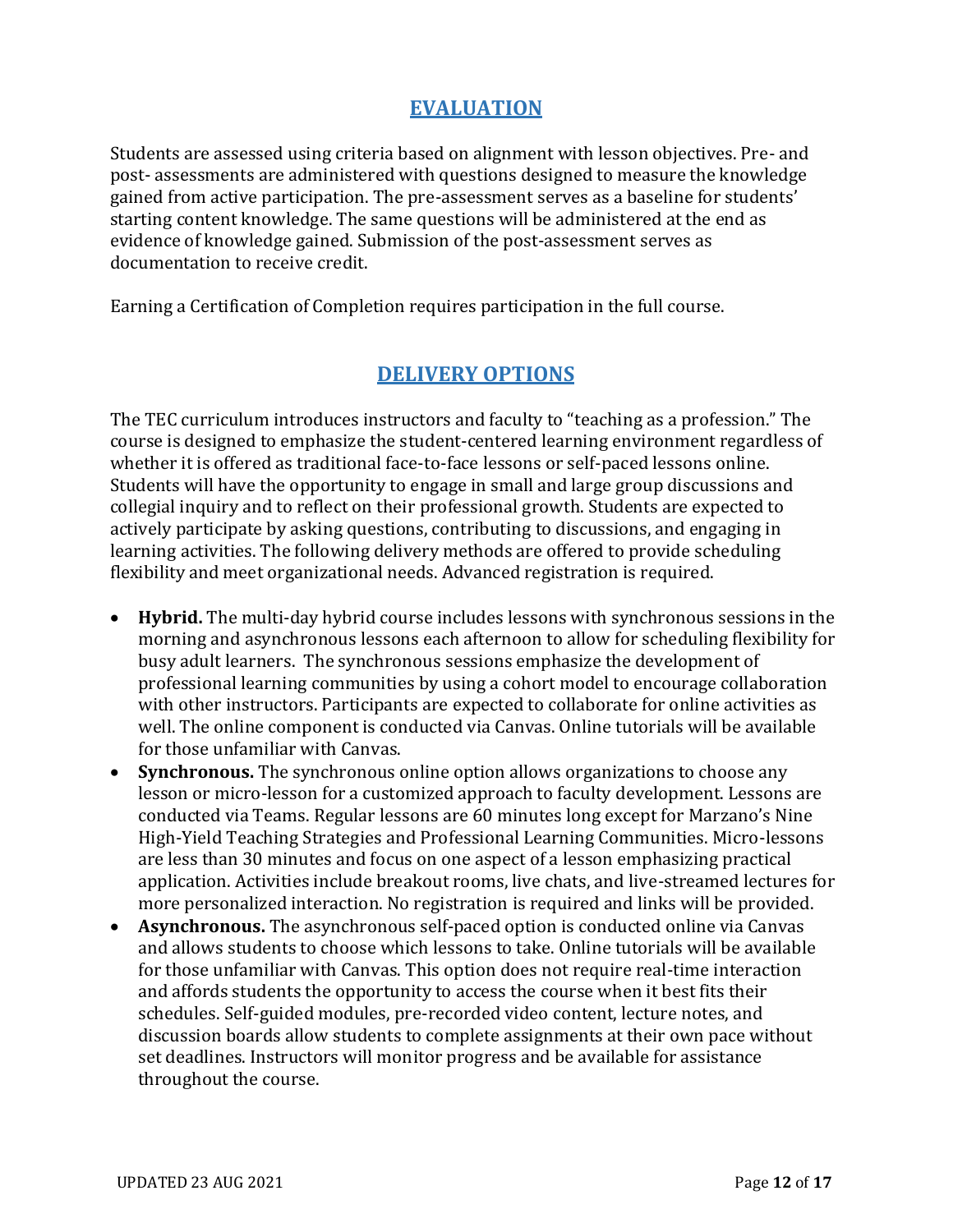# **COURSE ENROLLMENT PROCEDURES**

<span id="page-12-0"></span>Course information is provided via AU email, social media, and AUTLC newsletters. Invitations for participation in sessions are distributed via Teams. Information can be obtained from AUTLC by emailing: [autlc@us.af.mil](mailto:autlc@us.af.mil) or calling (334) 953-5454.

- Synchronous options are available upon request.
- Hybrid options are available. Contact TLC for current offering dates.
- Asynchronous option is open for continuous enrollment beginning 30 August 2021.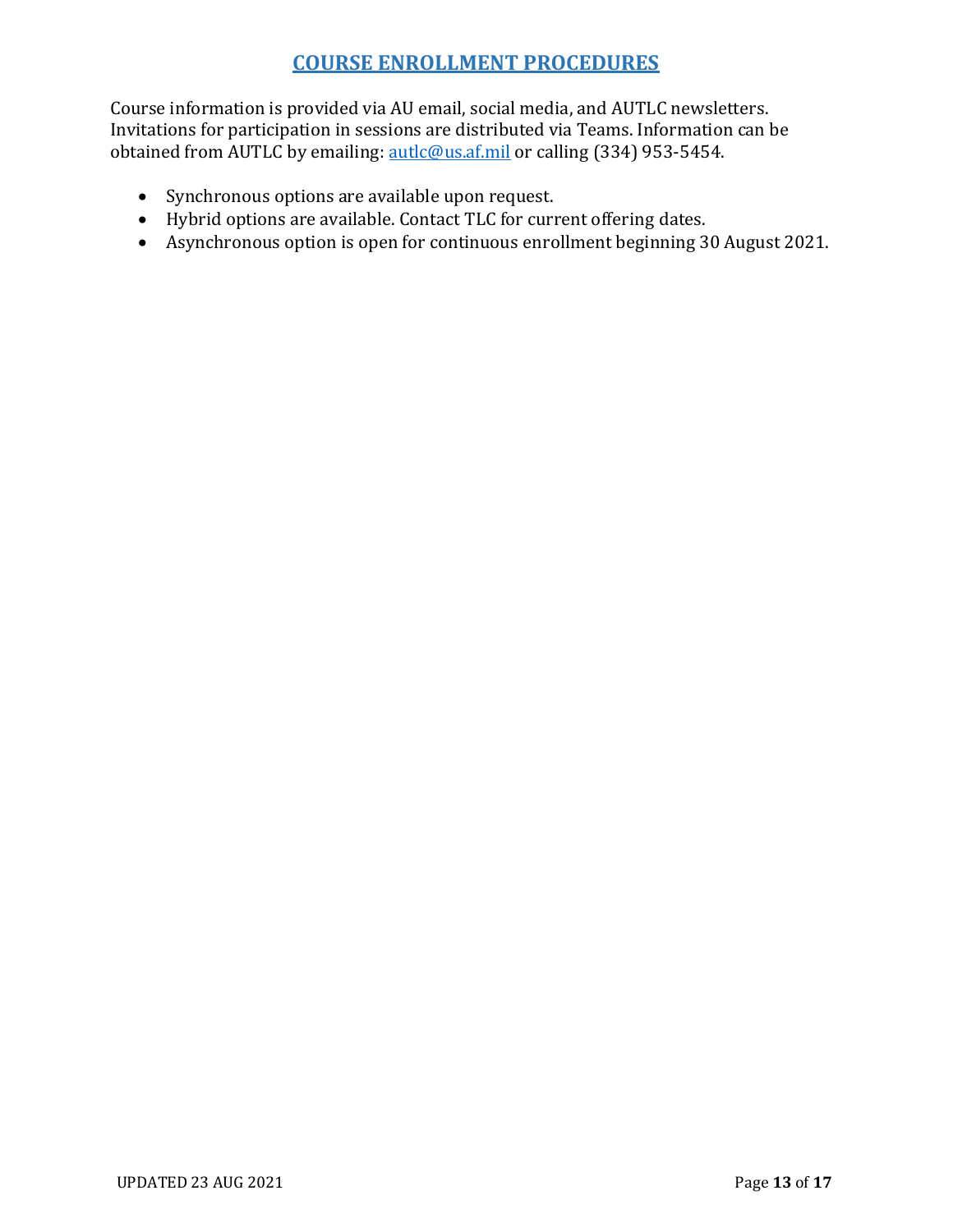# **FACULTY**

<span id="page-13-0"></span>TEC faculty comprise numerous years of higher education teaching, faculty development experience, and faculty leadership experience. TEC faculty members are selected based on performance record, experience, academic achievement, and teaching ability.



# **Ruth Busby, Ed.D.**

#### [Email: Ruth.busby.ctr@au.af.edu](mailto:Ruth.busby.ctr@au.af.edu)

Dr. Busby has been an educator for more than 30 years. She has served in various capacities including teacher, professor, department chair, and executive director of academics and research. She holds a master's degree in Educational Leadership and a doctorate in Curriculum and Instruction with an emphasis in Teaching and Learning.



# **Kelly Jewell-Glasscock, Ph.D.**

#### [Email: kelly-glasscock.ctr@au.af.edu](mailto:kelly-glasscock.ctr@au.af.edu)

Dr. Kelly Jewell-Glasscock has worked in the field of higher education for over 12 years. She completed her doctoral studies at the University of Washington in Seattle, Washington. In her previous positions, she was a program coordinator and assistant professor. Dr. Jewell-Glasscock brings a variety of experiences and expertise around incorporating technology into the classroom.



# **Susan Slear, Ph.D.**

## [Email: susan.slear.ctr@au.af.edu](mailto:susan.slear.ctr@au.af.edu)

Dr. Slear has been an educator for about 20 years. After 15 years in K-12 and moving to higher education, Dr. Slear remained focused on curriculum and instruction. She earned her master's degree and doctorate in Educational Leadership from Auburn University. Her research interests include cohort development and online learning.